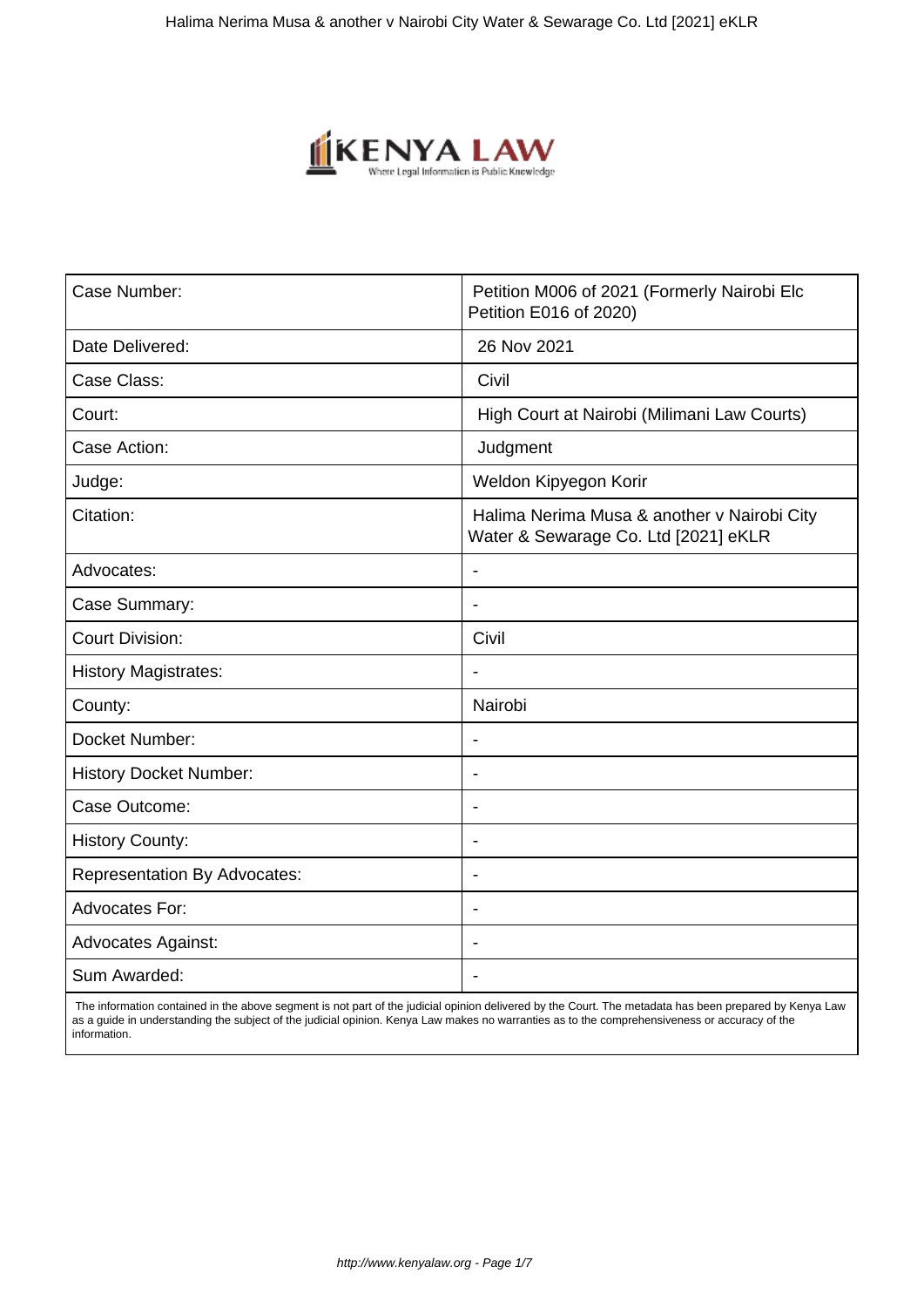## **THE REPUBLIC OF KENYA**

# **IN THE HIGH COURT OF KENYA AT NAIROBI**

## **CONSTITUTIONAL AND HUMAN RIGHTS DIVISION**

## **PETITION NO. M006 of 2021**

## **(FORMERLY NAIROBI ELC PETITION NO. E016 OF 2020)**

**HALIMA NERIMA MUSA..............................................................................1ST PETITIONER**

**KYALO MUNYAO NTHIWA......................................................................2ND PETITIONER**

**-VERSUS-**

### **NAIROBI CITY WATER & SEWARAGE CO. LTD........................RESPONDENT**

## **JUDGMENT**

1. The 1<sup>st</sup> Petitioner, Halima Nerima Musa, is the wife of the 2<sup>nd</sup> Petitioner, Kyalo Munyao Nthiwa. They are the registered owners of land parcel No. Tassia-II-21190/Q/151 upon which they have sunk a borehole with the consent of the Respondent, Nairobi City Water and Sewerage Co. Ltd. The 1<sup>st</sup> Petitioner also operates Wamwika Enterprises, a water vending company whose water is sourced from the borehole.

2. The Respondent is a limited liability company duly incorporated under the Companies Act, Cap. 486 and is a licensed water and sewerage service provider mandated to provide clean water and sewer services to the residents of Nairobi City County.

3. The petitioners' case is that despite sourcing their water from their borehole and not using the Respondent's water or sewerage services, the Respondent continues to bill them for services not rendered. They aver that their complaints to the Respondent have been met by threats to block their sewerage entry way into the main sewer. Further, that the Respondent had refused or failed to connect a sewerage line for the removal of sewage from their parcel of land. The petitioners also claim that they have been denied the right to internal review or appeal. According to the petitioners, the Respondent's actions violate their rights not to be discriminated; to adequate housing and reasonable standards of sanitation; and to fair administrative action as entrenched by Articles 27, 43 and 47 of the Constitution.

4. The petitioners through their petition dated  $5<sup>th</sup>$  October, 2020 therefore seek orders as follows:

**i. A declaration that the petitioners are entitled to the fundamental rights and freedoms as guaranteed under Articles 2, 10, 22, 23, 27, 43(b)&(d), 47, 48, 50 and 258 of the Constitution of Kenya and the relevant statutes.**

**ii. A declaration that the actions and omissions of the Respondent are in gross violation of the fundamental rights and freedoms of the petitioners, guaranteed as set out under Articles 2, 10, 22, 23, 27, 43(b)&(d), 47, 48, 50 and 258 of the Constitution of Kenya and the relevant statutes.**

**iii. An injunction restraining the respondent, it's servants, agents or others acting on its behalf from further charging the petitioners herein for water and sewer services for account number 2537026.**

**iv. An order of mandatory (sic) compelling the respondent to connect sewerage systems and facilities on land parcel number L.R. No. Tassia-II-21190/Q/151.**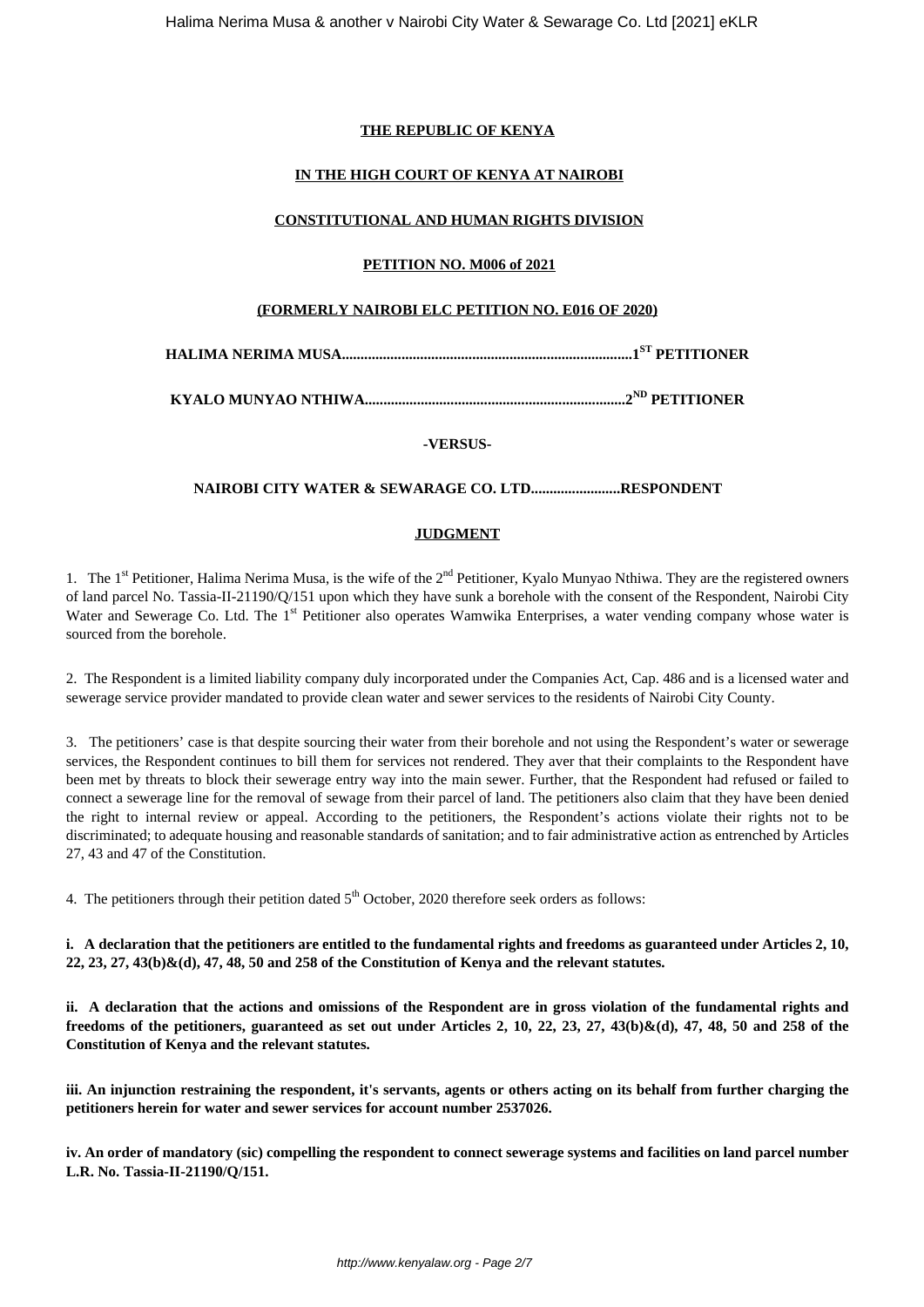**v. An order compelling the respondent to refund the monies paid to it by the petitioners since the year 2016 for account number 2537026.**

**vi. Compensation for breach of fundamental rights and freedoms.**

#### **vii. The costs of this suit be borne by the Respondent.**

#### **viii. Any other relief that the Court may deem fit and just to grant.**

5. The petitioners also filed a notice of motion seeking interim relief together with the petition. That application was, with the consent of the parties, subsumed in the petition.

6. Through grounds of opposition dated  $5<sup>th</sup>$  March, 2021, the Respondent opposed the notice of motion on five grounds. First, that the petitioners sought two contradictory orders, one seeking to bar the Respondent from levying sewer charges on her property and the second to compel the Respondent to provide sewer charges. Second, that the petition is an abuse of the court process as the petitioners did not disclose the existence of another case of a similar nature in the Environment and Land Court. Third, that the application did not disclose a *prima facie* case with likelihood of success to warrant grant of temporary injunction. Fourth, that the balance of convenience was in favour of the Respondent. Finally, that the petitioners faced no imminent threat that could not be compensated by damages.

7. The Respondent opposed the petition through a replying affidavit sworn on  $5<sup>th</sup>$  March, 2021 by Eric Simiyu Juma the Respondent's technical coordinator for the Eastern Region. The Respondent avers that this petition is misplaced and misconstrued as it seeks two inconsistent prayers; an order stopping the Respondent from disconnecting the sewerage services and a contradictory order compelling the Respondent to connect the petitioners to its sewerage line.

8. It is the Respondent's case that the petitioners' sewer line was constructed without its knowledge or approval. The Respondent avers that there is no evidence that the construction of the petitioners' sewer line complied with the laid down procedure. It is further averred that a visit to the petitioners' property revealed that their sewerage system was substandard and was susceptible to perennial blockage as they continued to illegally connect other users. According to the Respondent, the visit also established that the petitioners' sewer line terminated at its main line.

9. In conclusion, the Respondent depose that the petitioners have come to Court with unclean hands as they collected revenue from the other persons that they have connected to the sewer line without remitting the same to it. Further, that the petitioners have failed to establish any contravention or breach of their constitutional rights and fundamental freedoms by the Respondent.

10. Through their submissions dated  $5<sup>th</sup>$  August, 2021, the petitioners submitted that they applied for and received approval to drill a borehole and sell water from the borehole. It is their case that they never applied for approval to construct a private sewer line and neither is there evidence to show that they had constructed a private sewer line on their property. They relied on the decision in the case of **Kaigokem and Partners Limited & another v Nairobi City Council & 2 others [2020] eKLR** for the submission that the process of application, authorization and making of a sewer line is unique. The petitioners contend that since they have no sewer line of their own they cannot be said to have connected other users thus denying the Respondent revenue.

11. The petitioners asserted that they were not connected to the Respondent's sewer line and they were therefore not obligated to pay charges billed by the Respondent for sewer services. Further, that due to the Respondent's refusal to connect them to its sewer line, they had sought sewer services from a private sewer line. The petitioners submitted that they should be refunded all the money they had paid to the Respondent for services not rendered since 2016.

12. On whether their rights were infringed, the petitioners submitted that their right to adequate and reasonable standards of sanitation under Article 43(b) and the right not to be discriminated against under Article 27 against were infringed by the Respondent.

13. On their claim for damages, the petitioners relied on the case of **MWK & another v Attorney General & 3 others [2017]**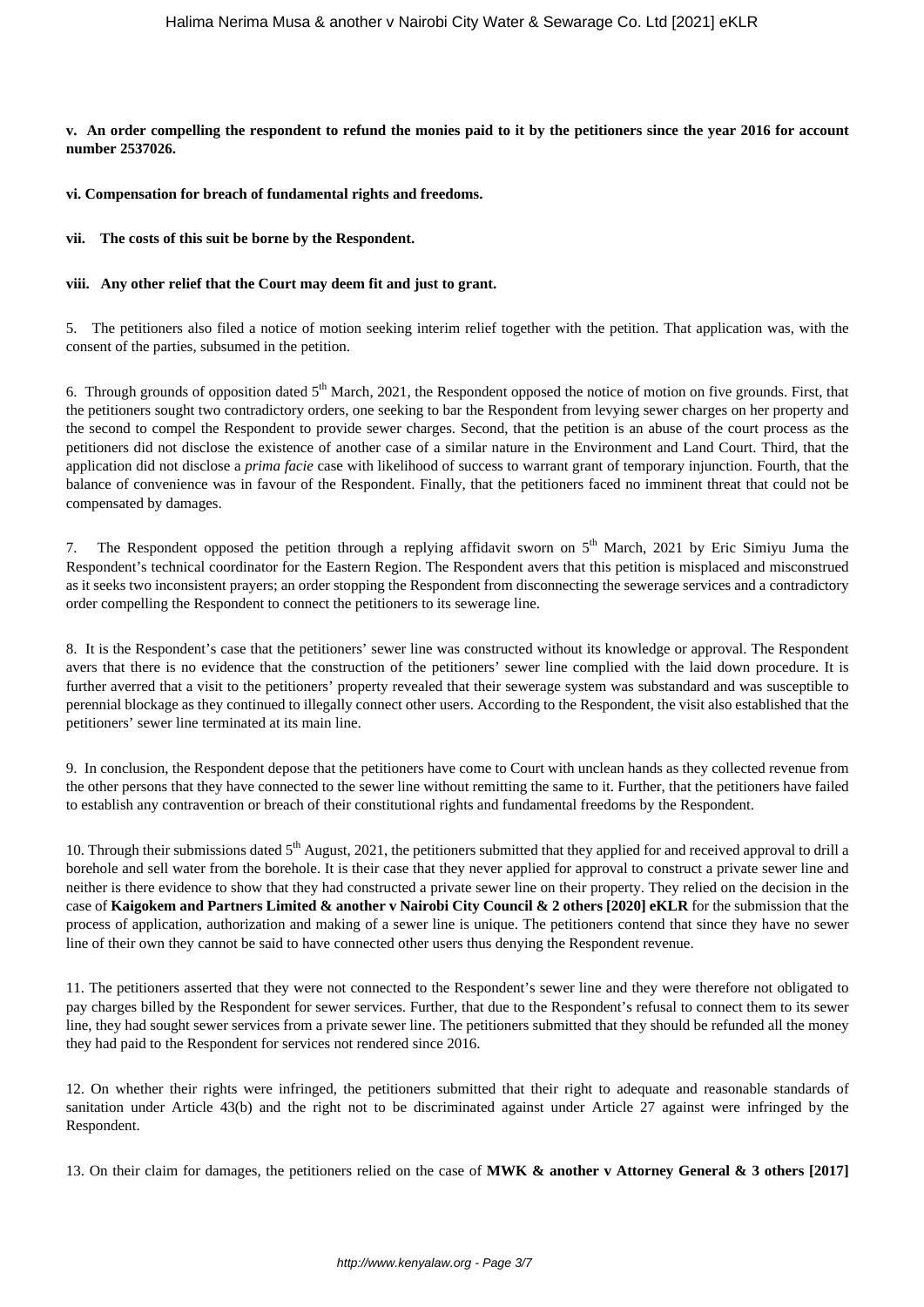**eKLR** to submit that they are entitled to damages as a result of the infringement on their rights.

14. Responding to the accusation that they have abused the court process by filing parallel cases on the same issues in different courts, the petitioners submitted that they had instructed their former advocates to withdraw *Nairobi ELC Civil Suit No. E045 of 2020* which raise issues similar to the issues in this case and therefore there was no other pending suit. The petitioners urged this Court to grant the prayers sought as well as the costs for the proceedings.

15. The Respondent's submissions are dated  $20<sup>th</sup>$  September, 2021. In support of its assertion that the petition is incompetent, the Respondent submitted that the same does not meet the competency threshold for constitutional petitions. The Respondent argued that despite the petition being anchored on Articles 2, 10, 22, 23, 27, 43(b)&(d), 47, 48, 50 and 258 of the Constitution, the petitioners only addressed Articles 2, 21(1), 27, 43(b) and 47(1). The decision in the case of **Anarita Karimi Njeru v Republic [1979] eKLR** was cited as establishing the principle that a person seeking redress through a constitutional petition should set out with a degree of precision that of which he complains, the provisions said to be infringed and the manner in which they are alleged to be infringed.

16. The Respondent submitted that this petition is an abuse of the court process as *Nairobi ELC Civil Suit No. E045 of 2020* was still pending in Court at the time of the filing of this petition. Further, that the petition is an abuse of the court process since it is based on insincerity with regard to the reliefs sought as well as non-disclosure of material facts.

17. According to the Respondent, the petitioners had failed to prove violation of any of their constitutional rights. It was stated that the petitioners had not applied for the sewer services or approvals for the construction of a private sewer line even though their sewer line terminates in the Respondent's main sewer line. The Respondent relied on the case of **William Odhiambo Ramogi & 3 others v Attorney General & 4 others; Muslims for Human Rights & 2 others (Interested Parties) [2020] eKLR** to argue that the petitioners have failed to meet the evidential threshold required of a claimant alleging violation of economic and social rights.

18. As to whether the petitioners are entitled to the reliefs sought, the Respondent submitted that they were not, as there are disentitling factors in this petition. The Respondent contended that the petitioners have come to Court with unclean hands and do not deserve the reliefs sought in the petition. To this end, they relied on the case of **Siteya v Gitome & 3 others [2015] eKLR.** In conclusion, the Respondent urged this Court to dismiss the petition in its entirety.

19. Upon perusal of the pleadings and submissions of the parties, I find that the issues for the determination of this Court are:

- *i.* Whether the petition offends the doctrine of *sub judice;*
- ii. Whether the rights of the petitioners were infringed by the Respondent;
- iii. Whether the petitioners are entitled to the reliefs sought; and
- iv. The costs of the petition.

20. The *sub judice* rule is spelt out in Section 6 of the Civil Procedure Act, Cap 21 as follows:

**No court shall proceed with the trial of any suit or proceeding in which the matter in issue is also directly and substantially in issue in a previously instituted suit or proceeding between the same parties, or between parties under whom they or any of them claim, litigating under the same time, where such suit or proceeding is pending in the same or any other court having jurisdiction in Kenya to grant the relief claimed.**

*21.* The Supreme Court of in **Kenya National Commission on Human Rights v Attorney General; Independent Electoral & Boundaries Commission & 16 others (Interested Parties) [2020] eKLR** had this to say on the principle of *sub judice:*

"**[67] … The purpose of the sub-judice rule is to stop the filing of a multiplicity of suits between the same parties or those claiming under them over the same subject matter so as to avoid abuse of the Court process and diminish the chances of**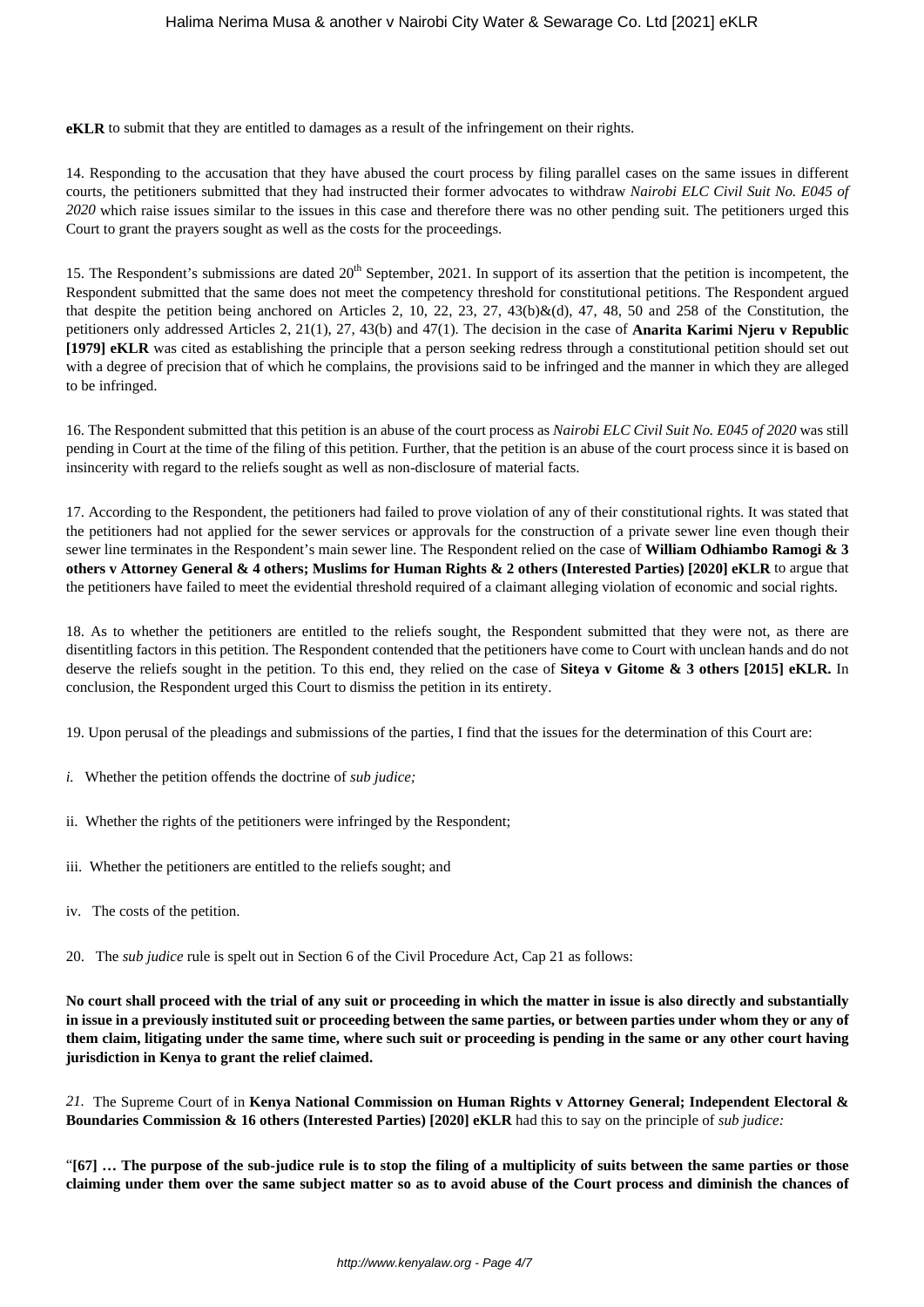**courts, with competent jurisdiction, issuing conflicting decisions over the same subject matter. This means that when two or more cases are filed between the same parties on the same subject matter before courts with jurisdiction, the matter that is filed later ought to be stayed in order to await the determination to be made in the earlier suit. A party that seeks to invoke the doctrine of res sub-judice must therefore establish that; there is more than one suit over the same subject matter; that one suit was instituted before the other; that both suits are pending before courts of competent jurisdiction and lastly; that the suits are between the same parties or their representatives."** 

22. The rule is meant to prevent courts of competent jurisdiction from contemporaneously entertaining trial of two parallel suits in respect of the same subject matter. For the doctrine to be successfully invoked it must be shown that the issues and remedies sought in one suit are substantially the same as those in the other suit.

23. The Respondent raised, as a ground of opposition, the fact that as at the time of filing this petition, there was a pending suit before the Environment and Land Court being *Nairobi ELC Civil Suit No. E045 of 2020,* filed by the petitioners against the Respondent. On their part, the petitioners have submitted that they had instructed their advocate to withdraw the suit and therefore there was no pending case.

24. It is not disputed that at the time this petition was filed on 24th September, 2020*, Nairobi ELC Civil Suit No. E045 of 2020* was still subsisting and was only withdrawn in the course of the hearing of this petition. There is also no dispute that the parties and the issues in the two matters are the same. However, in order to do substantive justice in this matter, I will rely on the petitioners' submission that *Nairobi ELC Civil Suit No. E045 of 2020* has since been withdrawn and the defence of *sub judice* cannot therefore hold in the circumstances of this case.

25. I now turn to the question as to whether the petitioners have established a violation of their constitutional rights by the Respondent. The main complaint by the petitioners is that the Respondent violated their right under Article 43(1) of the Constitution. The relevant part of the provision states:

## *43. (1) Every person has the right—*

*(a) …;*

# *(b) to accessible and adequate housing, and to reasonable standards of sanitation.*

26. The petitioners allege that their rights to adequate and reasonable standards of sanitation under Article 43(b) and not to be discriminated under Article 27 have been infringed by the Respondent. They also claim that the Respondent was in breach of Article 47 which provides the right to fair administrative action. It is their position that by refusing to connect their property to the main sewer line, the Respondent has failed to guarantee them the right to adequate and reasonable sanitation. They also argue that by levying sewer charges against them for services not rendered, the Respondent discriminated against them thereby infringing on their right not to be discriminated. Further, that by failing to provide a review or appeal mechanism, the Respondent had violated their right to fair administrative action.

27. The Respondent on its part argue that the petitioners have never applied to be connected to the main sewer line. The Respondent submits that the petitioners proceeded to construct an illegal sewer line on their property without its approval. Further, that the illegally constructed sewer line terminates at its main sewer line and it is therefore entitled to sewerage charges from the petitioners.

28. In this case, the conflict between the parties arise from the provision of sewer services to the petitioners. The petitioners have stated that they have never made any application for sewerage services from the Respondent. They also deny having constructed any sewer line despite having acknowledged that fact in their petition and supporting affidavit. The petitioners also aver that they have complied with the conditions set in the license issued to them for the drilling of a borehole.

29. What were the conditions placed on the authorization granted to the Petitioner for drilling the borehole" In the no objection letter of 30<sup>th</sup> June, 2015, the Respondent attached conditions that no interconnection will be allowed between the borehole water and the existing Nairobi City Water and Sewerage Company water system; that the petitioners will install a separate meter for the borehole water to facilitate the levying of sewer charges if the premises is to be served by the Respondent's sewer system, and for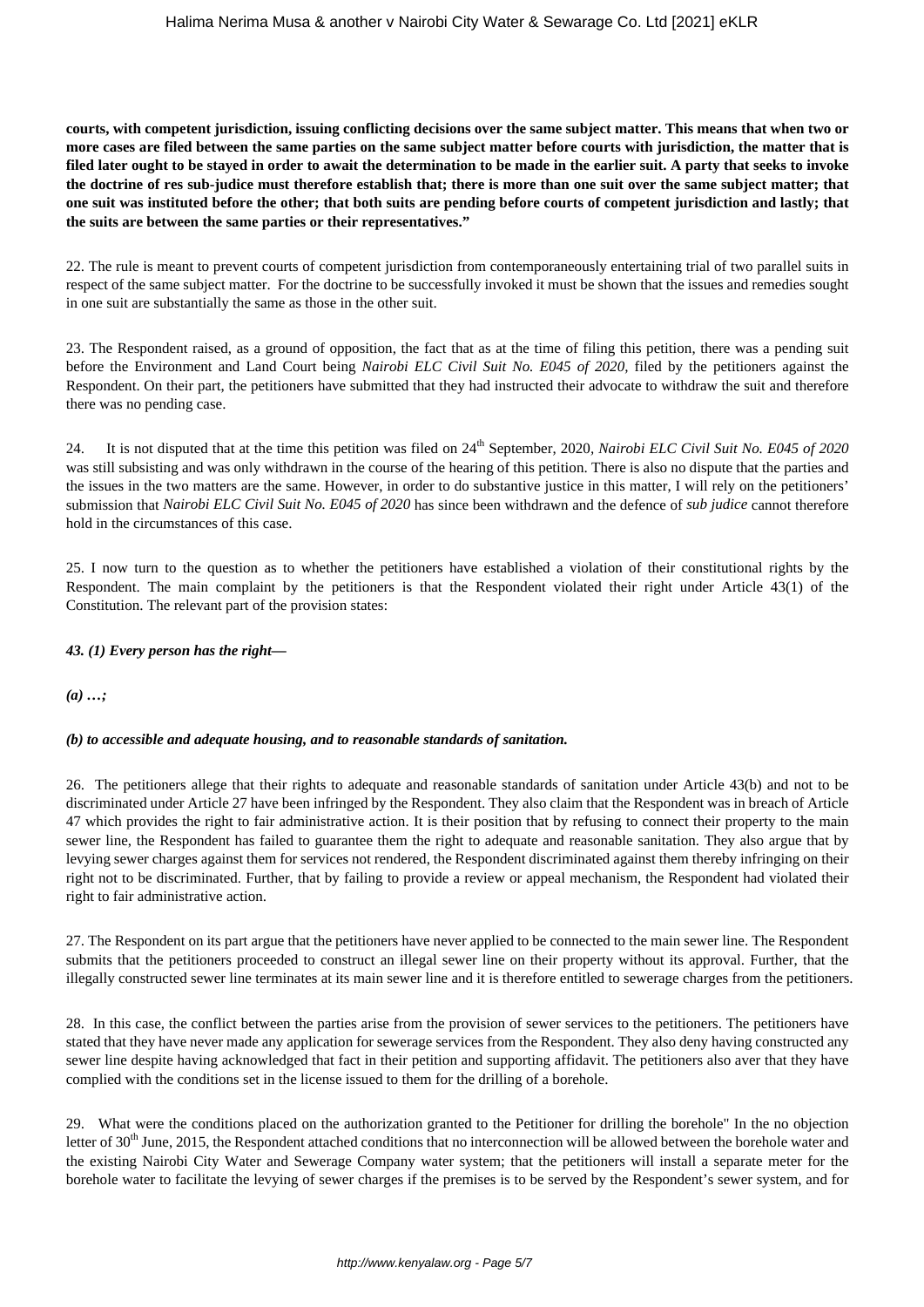borehole output record; that the petitioners would comply with conditions from both the Ministry of Water and Irrigation, and the Water Resources and Management Authority.

30. It is evident that the separate meter was meant to facilitate levying of sewer charges if the premises were to be served by the Respondent's sewer system and also as a record of the borehole output. The letter dated  $7<sup>th</sup>$  August, 2015 from the Water Resources Management Authority to the petitioners include a condition that the borehole was to be deployed for domestic use only. However, the petitioners have averred and attached documents which prove that the borehole has been used for commercial purposes as they are currently engaged in the business of bottling and selling drinking water. This appears to be a breach of the conditions of the licence even though the Respondent has not complained about this state of affairs in its pleadings.

31. The Respondent in the replying affidavit as well as submissions has stressed that its main sewer line is accessible to the petitioners and that in fact, the petitioners' sewer line terminates at its main line. This, however, is not substantiated by any documentary evidence other than the deposition in the replying affidavit. The petitioners on their part have denied having a private sewer line but have also not tendered any document to support this assertion.

32. The unanswered question is where do the petitioners drain their sewer products" The averments of the parties lead to the logical conclusion that the Respondent's position is the correct one. The petitioners having denied owing a private sewer line were under obligation to provide evidence of the existence of the private sewer line which they claim they discharge their waste products to. Having disowned the private sewer line, the petitioners have not succeeded in rebutting the Respondent's assertion that the private sewer line serving the petitioners terminates at its main sewer line.

33. The Respondent's position is also strengthened by the fact that among the prayers sought by the petitioners in their application for interim relief is one stopping the Respondent from denying them access to its sewer line. If the petitioners were not discharging their waste to the Respondent's sewer line why would they seek such an order" It is therefore my finding based on the pleadings before this Court that the petitioners' sewer line is connected to the Respondent's main sewer line notwithstanding the fact that they never applied or received approval to connect their sewer line to the Respondent's sewerage network.

34. The Respondent has also averred that their main sewer line is accessible to the petitioners if they wish to be connected. This being the position, and in the absence of evidence to show that the petitioners made an application to be connected to the sewer line, it cannot be said that their rights to access sewer services was violated. In this regard, I am guided by the case of **Kaigokem and Partners Ltd & another v Nairobi City Council & 2 others [2020] eKLR** where it was held that there is a procedure for connection to the Respondent's sewerage line.

35. The petitioners could have only succeeded in establishing violation of their rights if they had first complied with the laid down requirements for the acquisition of the permit for connection or for construction of a privately owned sewer line. In absence of an application by the petitioners, they cannot be heard to complain of violation of their right to adequate and reasonable standards of sanitation.

36. For the same reason, a similar fate befalls the petitioners' claim that their right not to be discriminated against was violated. They have not shown in what manner the Respondent treated them differently from other consumers of its services and neither have they identified the other users of the Respondent's services who were given preferential treatment.

37. There is also no merit in the petitioners' claim that their Article 47 right to fair administrative action was violated by the Respondent. They have not shown that they sought a review or appeal against the Respondent's demand for payment of services rendered and that their requests were not acceded to. A demand for a levy for a service that has been rendered cannot be termed a violation of constitutional rights. In order for the Respondent to be able to provide sewerage services or any other services it must collect fees for the services rendered.

38. Having found that there was no violation of the petitioners' rights by the Respondent, it follows that the reliefs sought before this Court cannot be granted.

39. Additionally, I also take note of the way the petitioners have shifted the goalposts with regard to the ownership and operation of a privately owned sewer line. The inference one can make from the pleadings is that this petition was based on inconsistency and